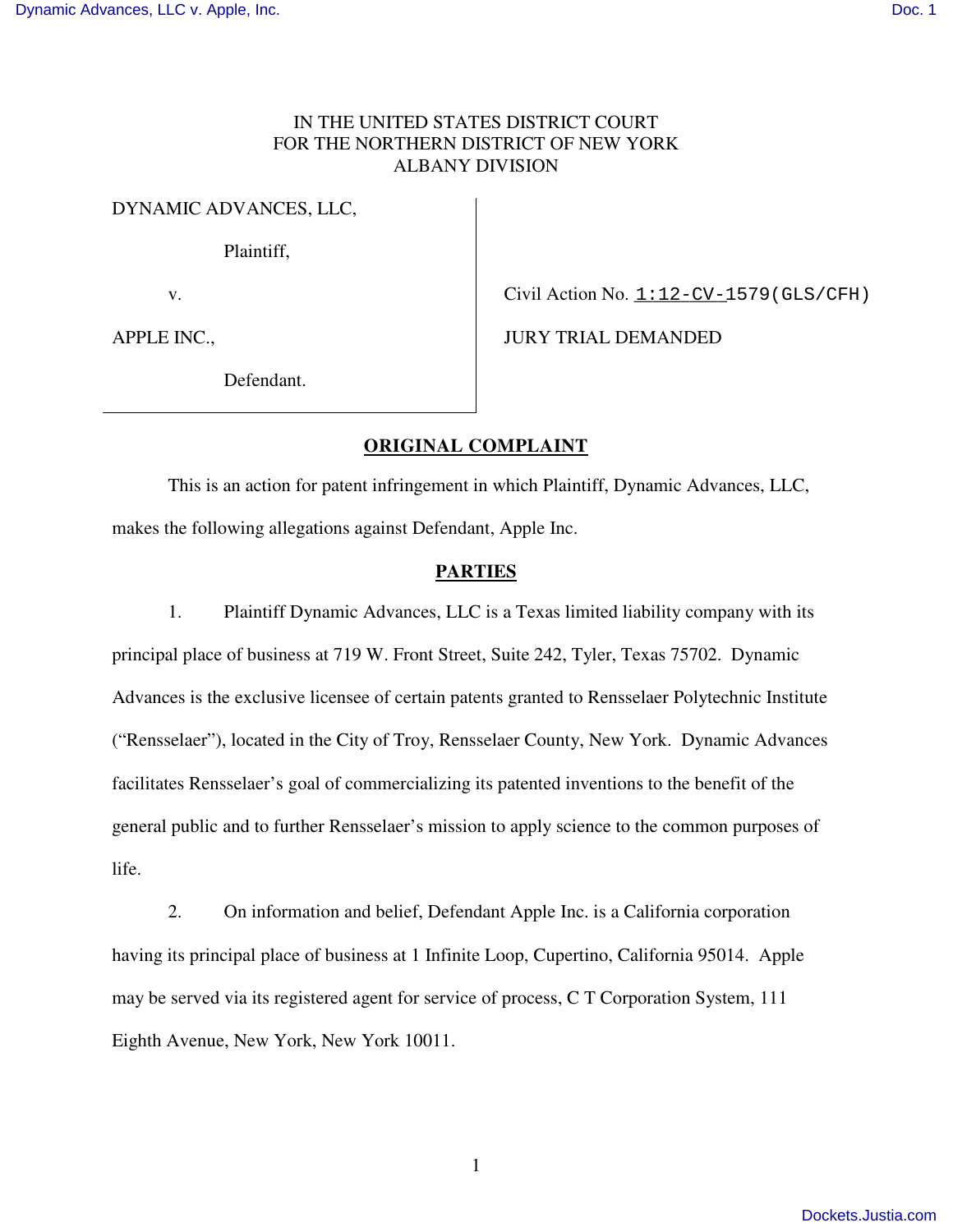#### **JURISDICTION AND VENUE**

3. This action arises under the patent laws of the United States, Title 35 of the United States Code. This Court has subject matter jurisdiction pursuant to 28 U.S.C. §§ 1331 and 1338(a).

4. This Court has personal jurisdiction over Apple. Apple has conducted and does conduct business within the State of New York and within the Northern District of New York, including in Rensselaer County, as alleged in more detail below. Apple, directly and/or through intermediaries (including distributors, sales agents, and others), ships, distributes, offers for sale, sells, advertises, and/or uses its products (including, but not limited to, the products that are accused of patent infringement in this lawsuit) in the United States, the State of New York, and the Northern District of New York. Apple has committed patent infringement within the State of New York, and, more particularly, within the Northern District of New York as alleged in more detail below.

5. Venue is proper in this district under 28 U.S.C. §§ 1391 and 1400(b).

## **THE PATENT-IN-SUIT**

6. United States Patent No. 7,177,798 ("the '798 Patent"), entitled "Natural Language Interface Using Constrained Intermediate Dictionary of Results" was duly and legally issued by the United States Patent & Trademark Office to inventors Cheng Hsu and Veera Boonjing on February 13, 2007 after a full and fair examination. The inventors assigned the '798 Patent to Rensselaer. A true and correct copy of the '798 Patent is attached to this Complaint as Exhibit A.

7. Rensselaer was founded in 1824. It is the oldest technological university in the United States. Driven by its talented faculty, Rensselaer has dramatically expanded its research enterprise by focusing on five signature research areas: biotechnology; computation and

2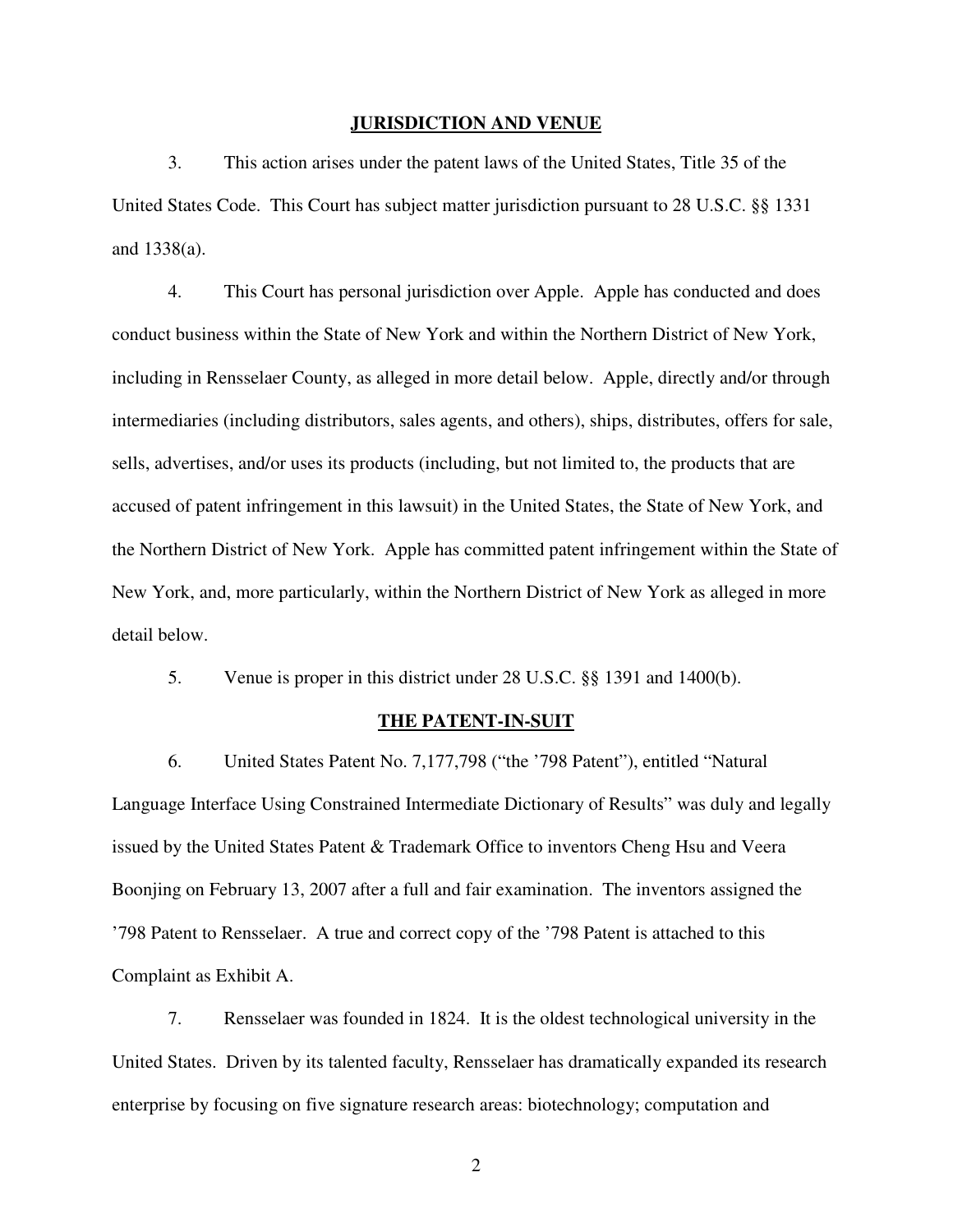information technology; experimental media and the arts; energy and the environment; and nanotechnology. Rensselaer is especially well-known for its success in the transfer of technology from the laboratory to the marketplace so that new discoveries and inventions benefit human life, protect the environment, and strengthen economic development. For the last decade, the "Rensselaer Plan" has provided a blueprint for transformation and impact. It has guided development of an exceptional environment for advancing research with the potential to address science and society's most challenging problems. Based on this strong foundation, Rensselaer's research has led to dramatic innovations in a host of technology areas. As one illustration of the success of Rensselaer's research and innovation, the United States Patent & Trademark Office has issued 296 patents to Rensselaer.

8. Dynamic Advances is the exclusive licensee to the '798 Patent. As such, Rensselaer has transferred all substantial rights to the '798 Patent to Dynamic Advances, including the exclusive right to sue for infringement and recover damages for all past, present, and future infringement.

9. Dr. Cheng Hsu and Dr. Veera Boonjing invented the technology claimed in the '798 Patent. At the time they invented the claimed technology, Dr. Hsu was a Professor of Decision Sciences and Engineering Systems at Rensselaer and Dr. Boonjing was a doctoral candidate at Rensselaer. Dr. Hsu currently is a professor of Industrial and Systems Engineering at Rensselaer. Dr. Boonjing is currently a professor of Mathematics and Computer Science at King Mongkut's Institute of Technology Ladkrabang in Thailand. In addition to being awarded the '798 Patent for their joint invention, Dr. Hsu and Dr. Boonjing have co-authored a number of articles on natural language processing technology.

3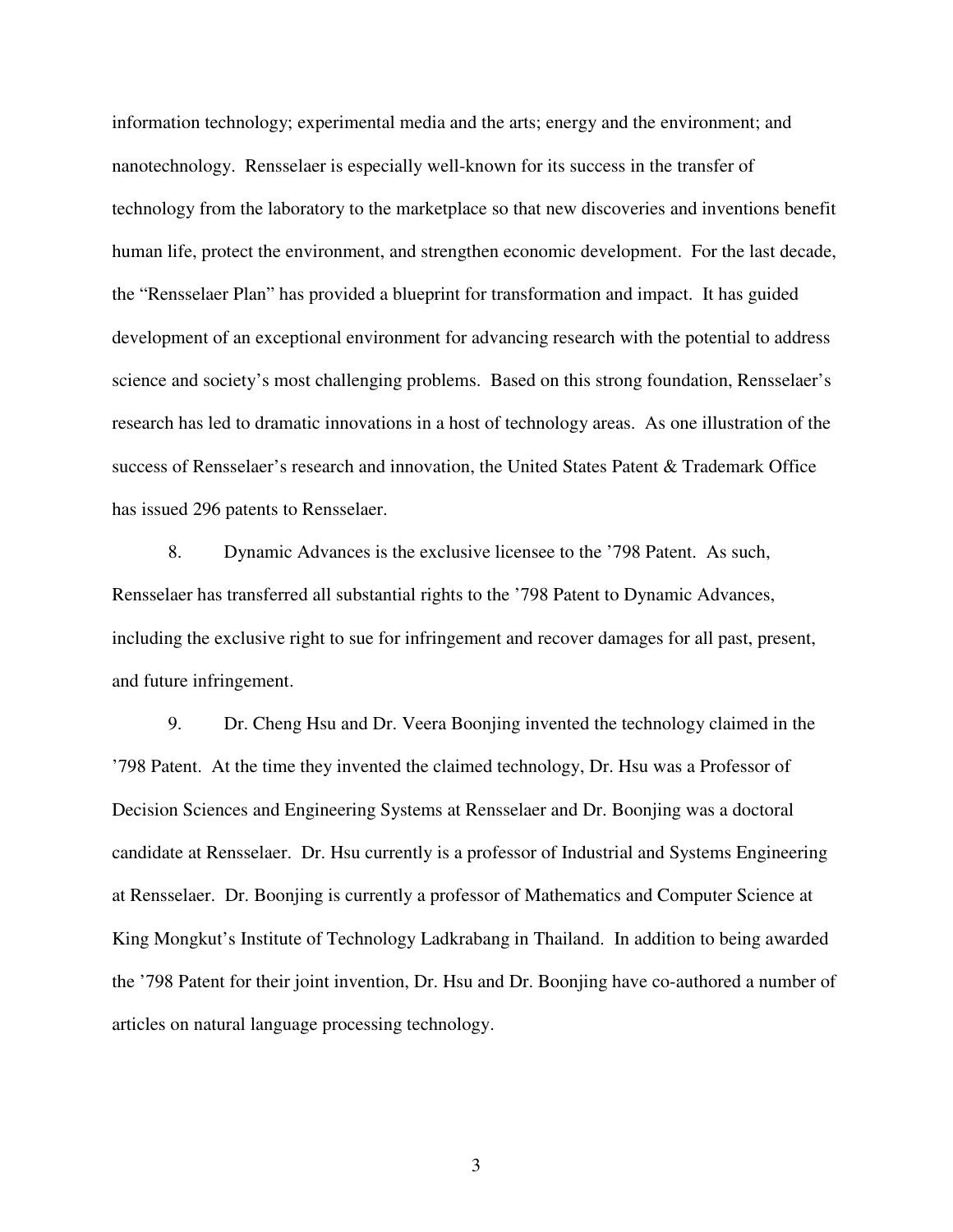10. The '798 Patent discloses and claims novel methods for processing a naturallanguage input. One advantage of this technology is that it provides computer/smartphone users the ability to input search queries or commands in language they would use in conversation with another person. The '798 Patent's process can interpret a query articulated in plain natural language, such as would be used in common speech, by, for example, creating permutations of the concepts of the query, and interpreting the query accordingly.

11. The '798 Patent has been repeatedly cited in subsequent patent applications filed by leading technology companies. A leading patent analytics service found that the '798 Patent has been cited more than 93.5% of issued United States patents. The '798 Patent, or its published application, has been cited in patent applications filed by Hewlett-Packard, Microsoft, IBM, Sony, Google, and Apple. In fact, Apple has cited the '798 Patent during the prosecution of no fewer than three patent applications:

- Published Application No. 2009/0225041, filed March 4, 2008 (issued as U.S. Patent 8,289,283);
- Published Application No. 2012/0016678, filed January 10, 2011; and
- Published Application No. 2012/0265533, filed April 18, 2011.
- 12. By way of example only, claim 9 of the '798 Patent recites:

A computer-implemented method for processing a natural language input comprising:

receiving a natural language input;

providing from said natural language input a plurality of language-based database objects;

identifying a finite number of permutations of the plurality of database objects, the database objects being stored in a metadata database comprising at least one of a group of information comprising case information, keywords, information models, and database values; and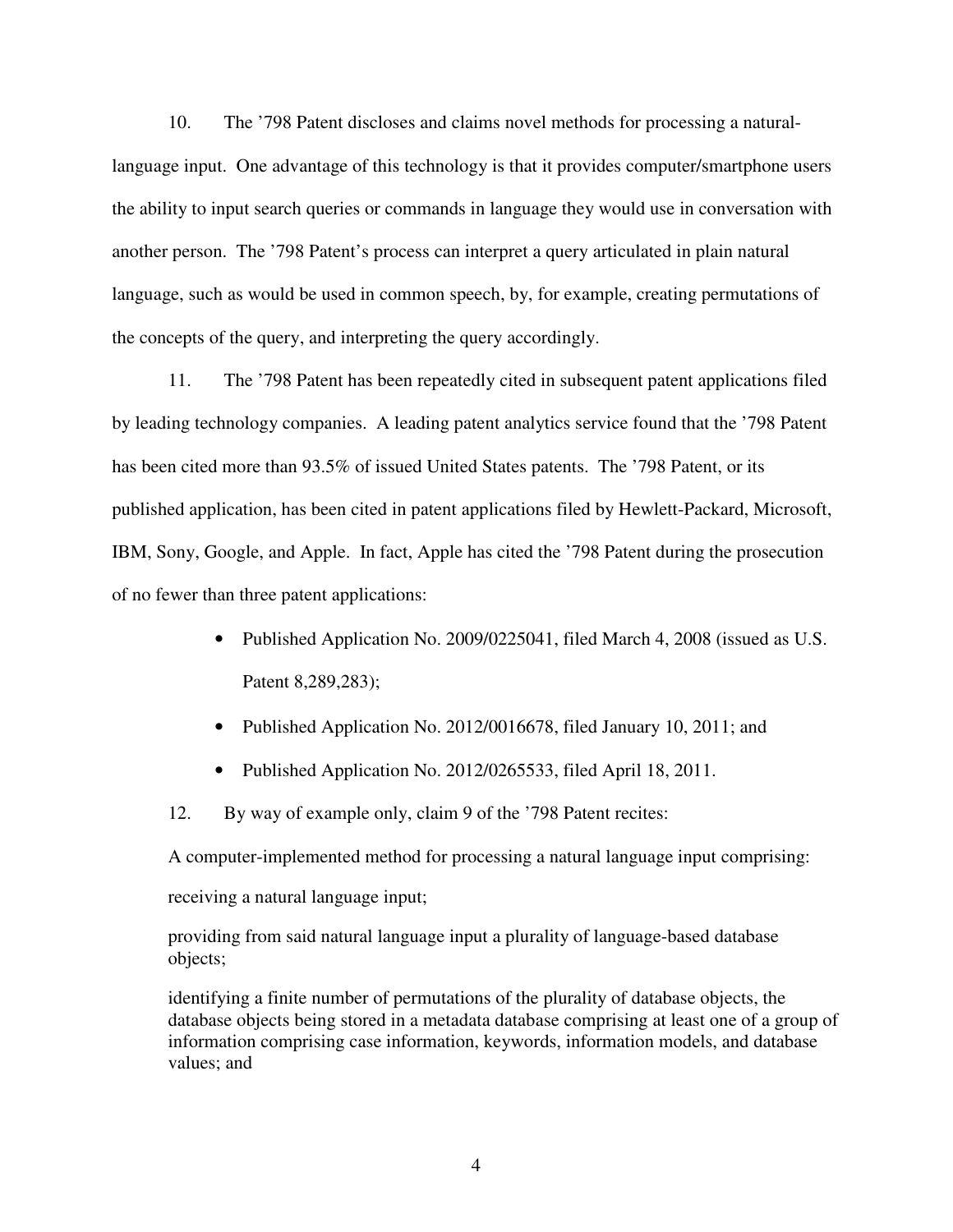interpreting at least one of the permutations to provide determination of a result of the natural language input.

#### **COUNT I**

#### **Infringement of U.S. Patent No. 7,177,798**

13. Dynamic Advances refers to and incorporates herein the allegations of paragraphs 1 through 12 above.

14. On information and belief, Apple has infringed and continues to infringe, either literally or under the doctrine of equivalents, one or more claims of the '798 Patent by processing natural-language inputs in the United States. For example, on information and belief, Apple's Siri personal assistant, available for select iPhones, iPads, and iPods, includes technology claimed in the '798 Patent. Apple is thus liable for infringement of the '798 Patent pursuant to 35 U.S.C. § 271.

15. As described by Apple, "Siri isn't like traditional voice recognition software that requires you to remember keywords and speak specific commands. Siri understands your natural speech, and it asks you questions if it needs more information to complete a task." http://www.apple.com/ios/siri/siri-faq/ (a true and correct copy of this webpage is attached as Exhibit B to this Complaint). Based on the natural language query to Siri, it will "find a business and get directions, schedule reminders and meetings, search the web, and more." *Id.* 

16. In patent litigation against Samsung, Apple touted that Siri has driven consumer demand for the iPhone—and Apple submitted sworn declarations attesting to this fact. *Apple Inc. v. Samsung Elecs. Co., et al.*, No. 12-cv-630, slip op. at 81 (N.D. Cal. June 29, 2012) ("Apple asserts that…Siri, a computerized personal assistant, has driven consumer demand for the iPhone 4S."). Apple also persuaded the United States Court of Appeals for the Federal Circuit that Siri drives consumer demand for the iPhone 4S. *Apple Inc. v. Samsung Elecs. Co., et*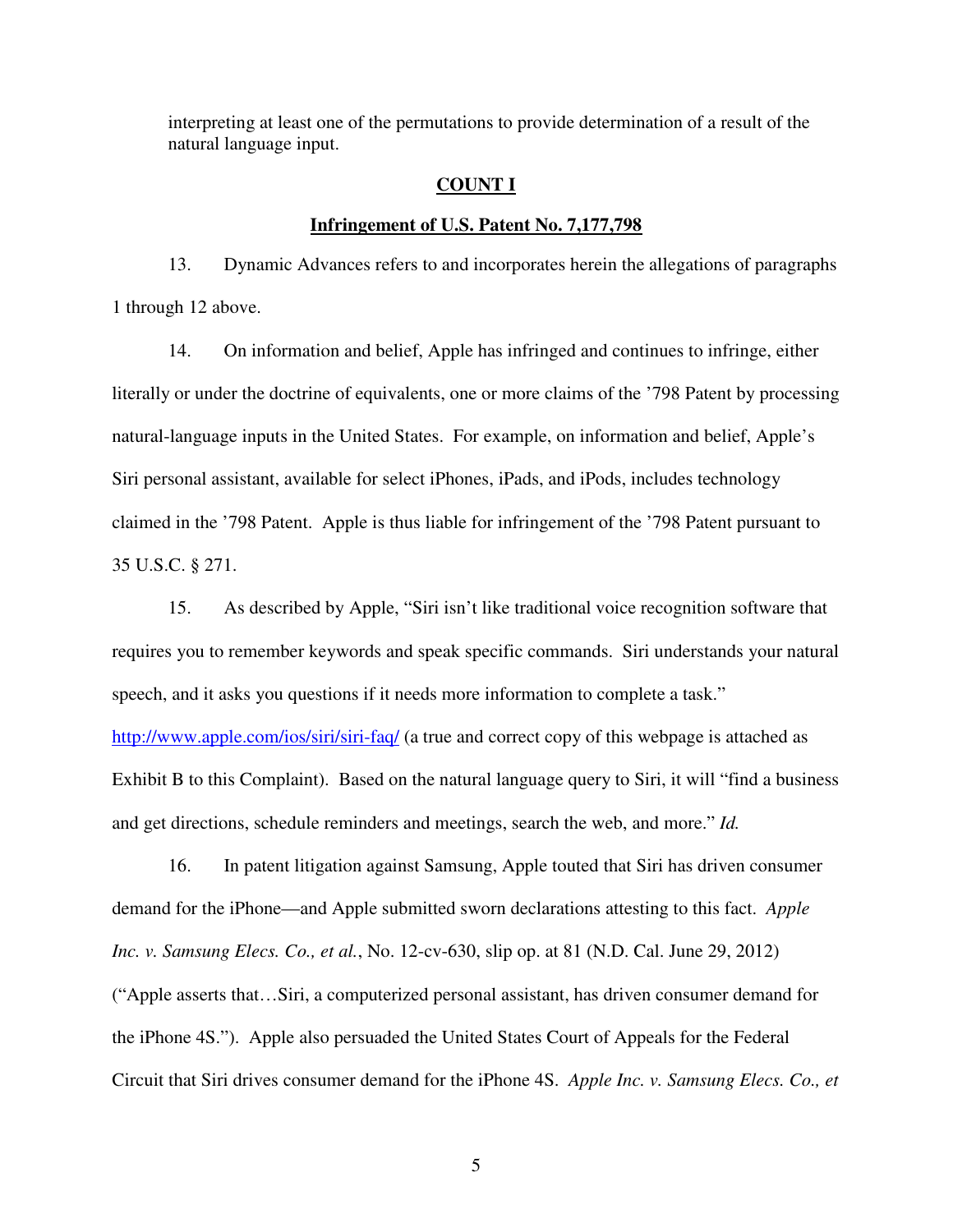*al.*, No. 2012-1507, slip op. at 8 (Fed. Cir. Oct. 11, 2012) ("Advertised by Apple as an 'intelligent personal assistant,' Siri enables iPhone 4S users to speak their commands to the phone in a natural and conversational tone. There is no dispute that this highly popular feature is a significant source of consumer demand for the iPhone 4S").

17. On information and belief, Apple describes Siri's operation in its published patent application number 2012/0016678, entitled "Intelligent Automated Assistant." A true and correct copy of the publication is attached as Exhibit C to this Complaint. Figure 28 of the publication number 2012/0016678, reproduced below, describes how Apple's Intelligent Automated Assistant processes natural language inputs. The Assistant receives the input, provides a plurality of words/phrases based on that input, identifies a finite number of combinations of the words or phrases as candidate syntactic parses, and interprets at least one of the candidates as the representation of user intent. In processing the input, the Assistant refers to and uses database objects such as keywords in its vocabulary database, objects in its personal memory databases, or information in its domain or task databases.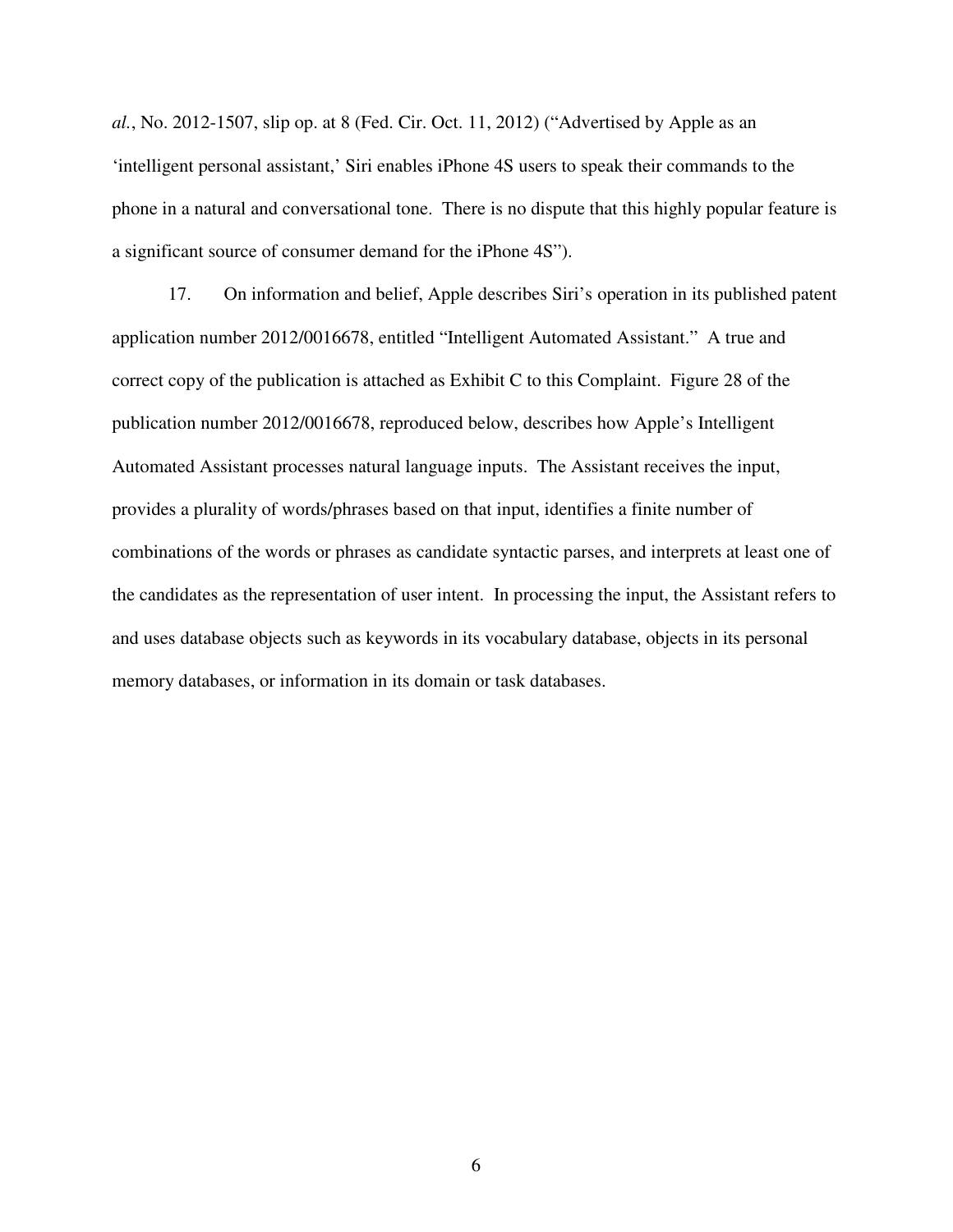

18. Dynamic Advances has suffered and continues to suffer damages as a result of Apple's infringement of the '798 Patent. Pursuant to § 284, Dynamic Advances is entitled to recover damages in an amount that is no less than a reasonable royalty from Apple for its infringing acts.

19. Apple's infringement of the '798 Patent will continue to damage Dynamic Advances, causing irreparable harm for which there is no adequate remedy at law, unless Apple is enjoined by this Court.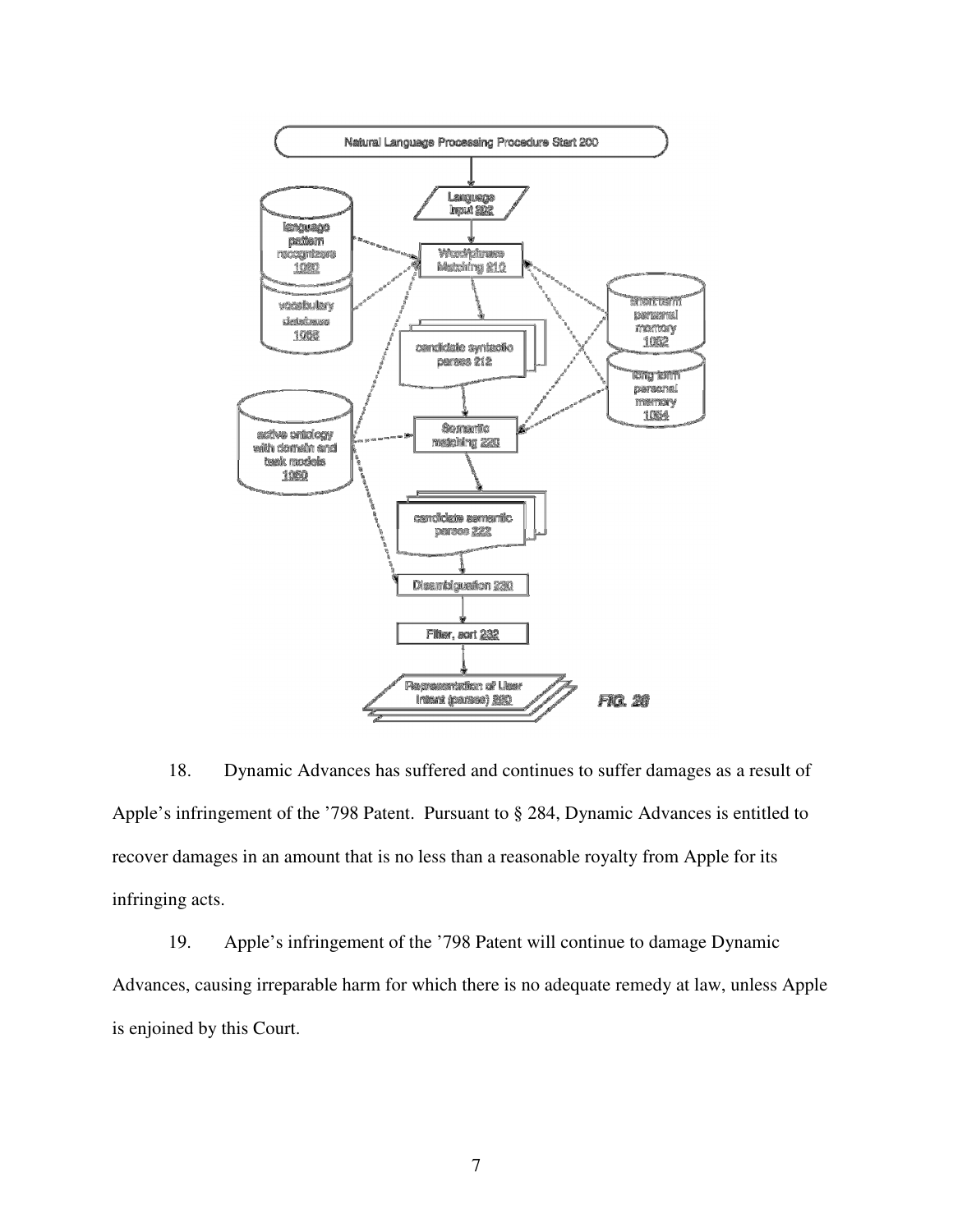#### **JURY DEMAND**

20. Dynamic Advances hereby requests a trial by jury in Albany, New York, pursuant to Rule 38 of the Federal Rules of Civil Procedure.

## **PRAYER FOR RELIEF**

21. Plaintiff Dynamic Advances, LLC respectfully requests this Court to enter judgment in its favor and against Defendant Apple Inc., granting the following relief:

- A. Judgment in Dynamic Advances's favor that Apple has infringed and continues to infringe the '798 Patent;
- B. An award to Dynamic Advances of damages adequate to compensate it for Apple's acts of patent infringement, but in no event less than a reasonable royalty, together with interest and costs as fixed by the court pursuant to 35 U.S.C. § 284;
- C. A grant of permanent injunction pursuant to 35 U.S.C. § 283 against Apple, enjoining Apple from further acts of patent infringement;
- D. An award to Dynamic Advances of its costs of suit and reasonable attorneys' fees pursuant to 35 U.S.C. § 285 due to the exceptional nature of this case; and
- E. Any further relief that this Court deems just and proper.